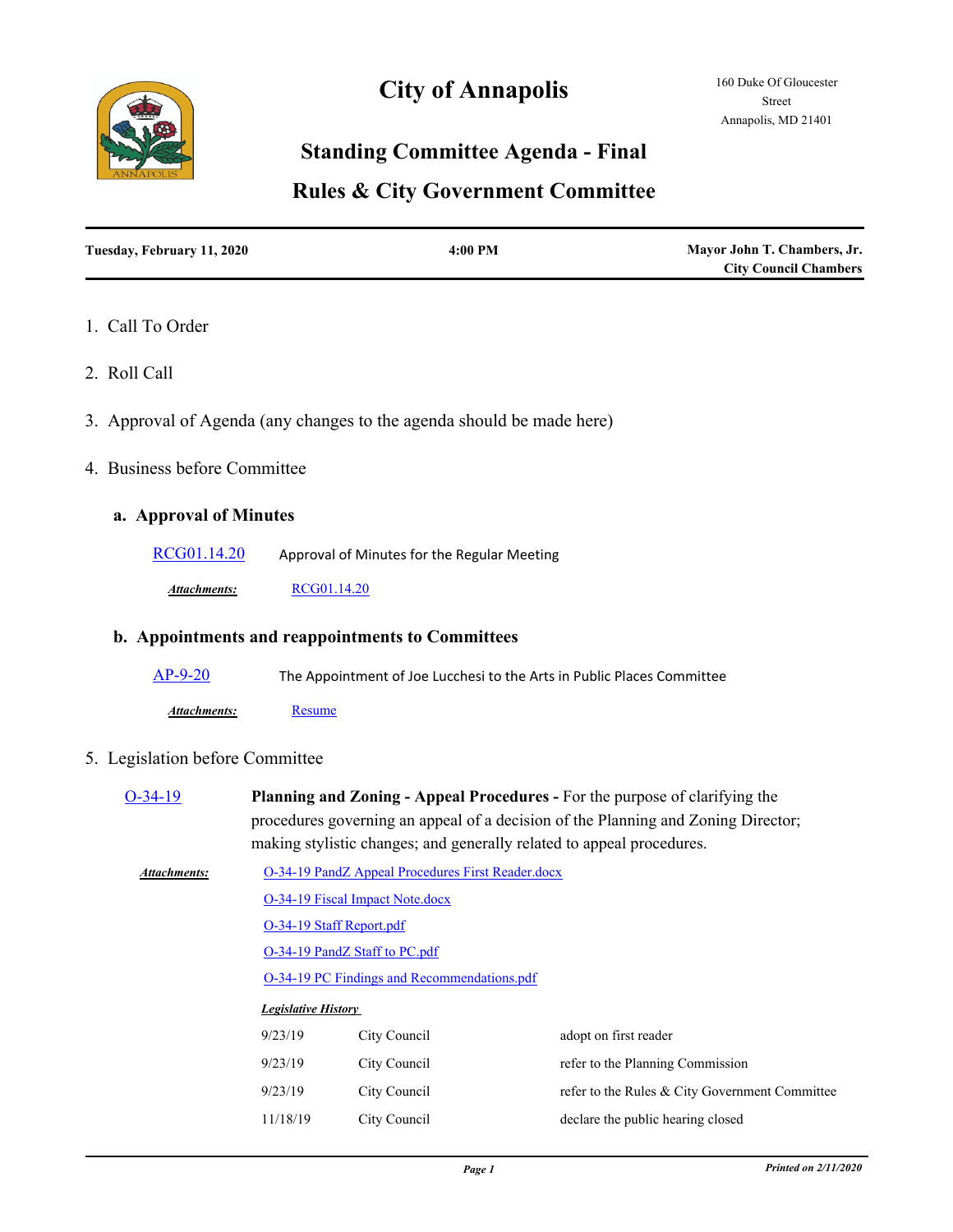| <b>Rules &amp; City Government</b><br>Committee | <b>Standing Committee Agenda -</b><br>Final                                                                                                                                                                                                                                  |              |                                   | <b>February 11, 2020</b>                              |  |  |
|-------------------------------------------------|------------------------------------------------------------------------------------------------------------------------------------------------------------------------------------------------------------------------------------------------------------------------------|--------------|-----------------------------------|-------------------------------------------------------|--|--|
|                                                 | 1/27/20                                                                                                                                                                                                                                                                      | City Council | postpone                          |                                                       |  |  |
| $O-38-19$                                       | Housing and Community Development Committee - For the purpose of<br>renaming the Housing and Community Development Committee; clarifying certain<br>powers and functions; and making stylistic changes.                                                                      |              |                                   |                                                       |  |  |
| Attachments:                                    | O-38-19 Housing and Community Development Cmte Renaming First Reader.pdf                                                                                                                                                                                                     |              |                                   |                                                       |  |  |
|                                                 | O-38-19 Fiscal Impact Note.pdf                                                                                                                                                                                                                                               |              |                                   |                                                       |  |  |
|                                                 | O-38-19 Staff Report.pdf                                                                                                                                                                                                                                                     |              |                                   |                                                       |  |  |
|                                                 | O-38-19 Amendments 1-4 Savidge.docx                                                                                                                                                                                                                                          |              |                                   |                                                       |  |  |
|                                                 | <b>Legislative History</b>                                                                                                                                                                                                                                                   |              |                                   |                                                       |  |  |
|                                                 | 12/9/19                                                                                                                                                                                                                                                                      | City Council | adopt on first reader             |                                                       |  |  |
|                                                 | 12/9/19                                                                                                                                                                                                                                                                      | City Council | refer                             |                                                       |  |  |
|                                                 | 12/9/19                                                                                                                                                                                                                                                                      | City Council |                                   | forwarded to next agenda due date to the City Council |  |  |
|                                                 | 1/27/20                                                                                                                                                                                                                                                                      | City Council | declare the public hearing closed |                                                       |  |  |
| $O-1-20$                                        | <b>Exempt Service - For the purpose of correcting certain exempt service position</b><br>titles.                                                                                                                                                                             |              |                                   |                                                       |  |  |
| Attachments:                                    | O-1-20 First Reader.pdf                                                                                                                                                                                                                                                      |              |                                   |                                                       |  |  |
|                                                 | O-1-20 Staff Report.pdf                                                                                                                                                                                                                                                      |              |                                   |                                                       |  |  |
|                                                 | O-1-20 Fiscal Impact Note.pdf                                                                                                                                                                                                                                                |              |                                   |                                                       |  |  |
|                                                 | <b>Legislative History</b>                                                                                                                                                                                                                                                   |              |                                   |                                                       |  |  |
|                                                 | 1/13/20                                                                                                                                                                                                                                                                      | City Council | adopt on first reader             |                                                       |  |  |
|                                                 | 1/13/20                                                                                                                                                                                                                                                                      | City Council |                                   | refer to the Rules & City Government Committee        |  |  |
|                                                 | 1/27/20                                                                                                                                                                                                                                                                      | City Council | declare the public hearing closed |                                                       |  |  |
| $O-2-20$                                        | <b>Youth Development Commission - For the purpose of establishing a Youth</b><br>Development Commission; creating certain definitions; identifying the responsibilities<br>and composition of the Commission; and generally relating to the Youth Development<br>Commission. |              |                                   |                                                       |  |  |
| Attachments:                                    | O-2-20 First Reader.pdf                                                                                                                                                                                                                                                      |              |                                   |                                                       |  |  |
|                                                 | O-2-20 Staff Report.pdf                                                                                                                                                                                                                                                      |              |                                   |                                                       |  |  |
|                                                 | O-2-20 Fiscal Impact Note.pdf                                                                                                                                                                                                                                                |              |                                   |                                                       |  |  |
|                                                 | O-2-20 Amendments 1-2 Gay.docx                                                                                                                                                                                                                                               |              |                                   |                                                       |  |  |
|                                                 | <b>Legislative History</b>                                                                                                                                                                                                                                                   |              |                                   |                                                       |  |  |
|                                                 | 1/13/20                                                                                                                                                                                                                                                                      | City Council | adopt on first reader             |                                                       |  |  |
|                                                 | 1/13/20                                                                                                                                                                                                                                                                      | City Council |                                   | refer to the Rules & City Government Committee        |  |  |
|                                                 | 1/27/20                                                                                                                                                                                                                                                                      | City Council | declare the public hearing closed |                                                       |  |  |

## 6. Adjournment